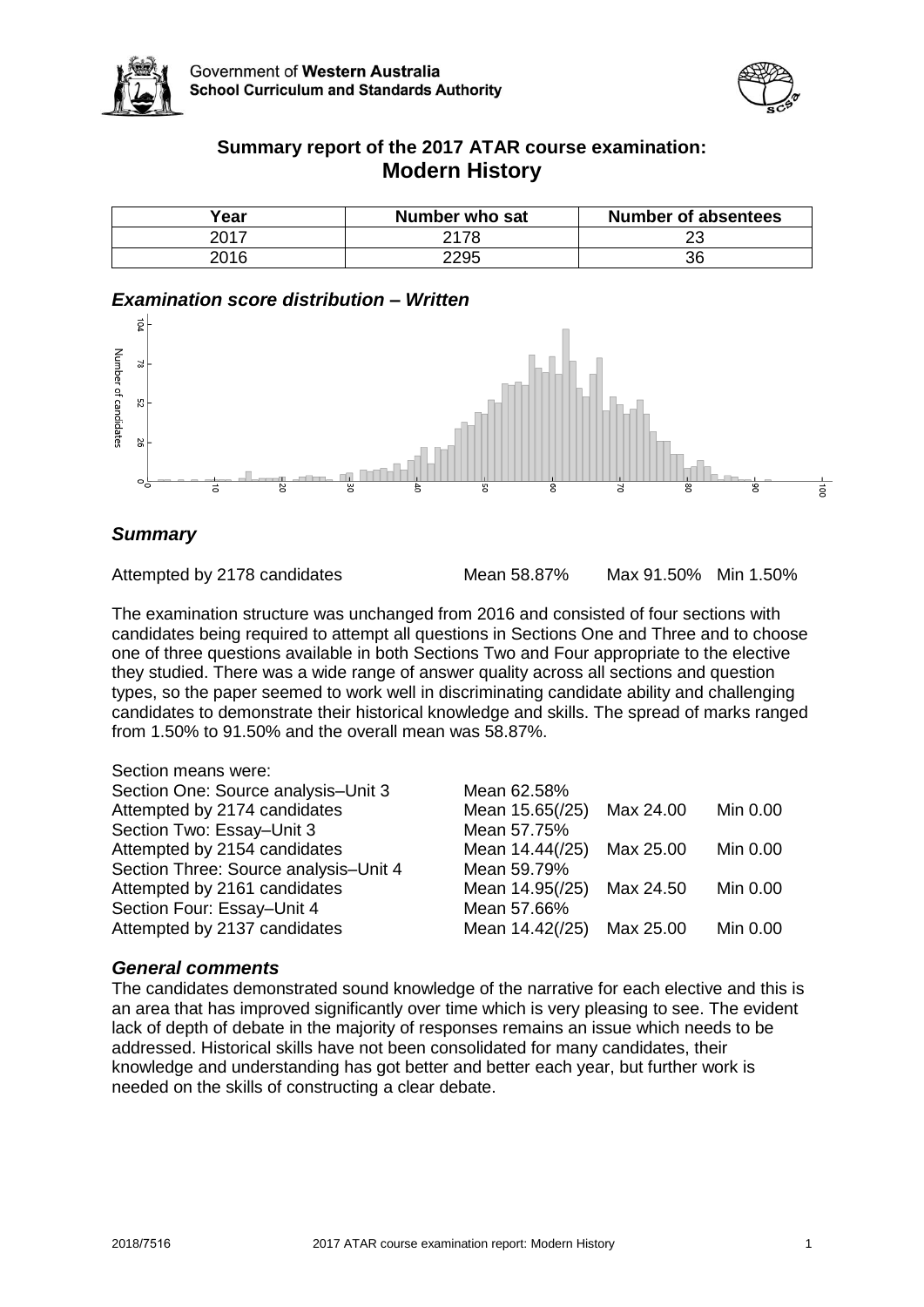### *Advice for candidates*

- Ensure that you read and examine the sources for your elective closely.
- Consider the wording of essay questions carefully in order to determine what is being signalled as the focus for your response.
- Ensure that you maintain this focus in your essay and do not get drawn into merely 'telling a story.'

#### *Advice for teachers*

- Prepare students to interpret essay questions, to highlight the key content that the question addresses and to write essays that focus on the expectations signalled in the question.
- Emphasise to students that they need to avoid being drawn into writing a narrative.

# *Comments on specific sections and questions*

**Section One: Source analysis – Unit 3 (25 Marks)** Attempted by 2174 candidates Mean 15.65(/25) Max 24.00 Min 0.00 Overall, candidates in all three contexts continue to confuse the terms 'purpose' and 'message' or ignore, or don't understand the term 'evaluate'.

## **Section Two: Essay – Unit 3 (25 Marks)**

Attempted by 2153 Mean 14.44(/25) Max 25.00 Min 0.00 Overall there is a tendency for candidates to use quotes 'come hell or high water' that they have pre-learnt even when they are contextually irrelevant for a specific question. The biggest issue is the lack of depth of debate that was given in the majority of the scripts. The knowledge of the narrative in each elective has improved significantly over time. However, the fact that many candidates give one statement in an introduction and then write to prove that statement is not debate, it is analysis. It is the skills that have not been consolidated for many candidates, their knowledge and understanding has improved each year but there needs to be further work on the skills of putting a clear debate down on paper. This hampers candidates' opportunities for achieving higher marks in the essay sections of the paper. Not enough candidates engage with the different perspectives that are required for higherscoring responses. All candidates need to be aware that History questions require looking at a topic from more than one perspective, whether it be to evaluate, assess or analyse the topic.

#### **Section Three: Source analysis – Unit 4 (25 Marks)**

Attempted by 2161 candidates Mean 14.95(/25) Max 24.50 Min 0.00 Overall, candidates in all three contexts continue to confuse the terms 'purpose' and 'message' and don't understand the term contestability and ignore or don't understand the term 'evaluate'.

The wording of Question 11(e) was perhaps misleading for candidates as it spoke of leadership as if it was an idea, rather than a force as set out by the syllabus. This had the unintentional flow on effect of candidates choosing leadership as a key idea to write about in Questions 13, 16 and 19.